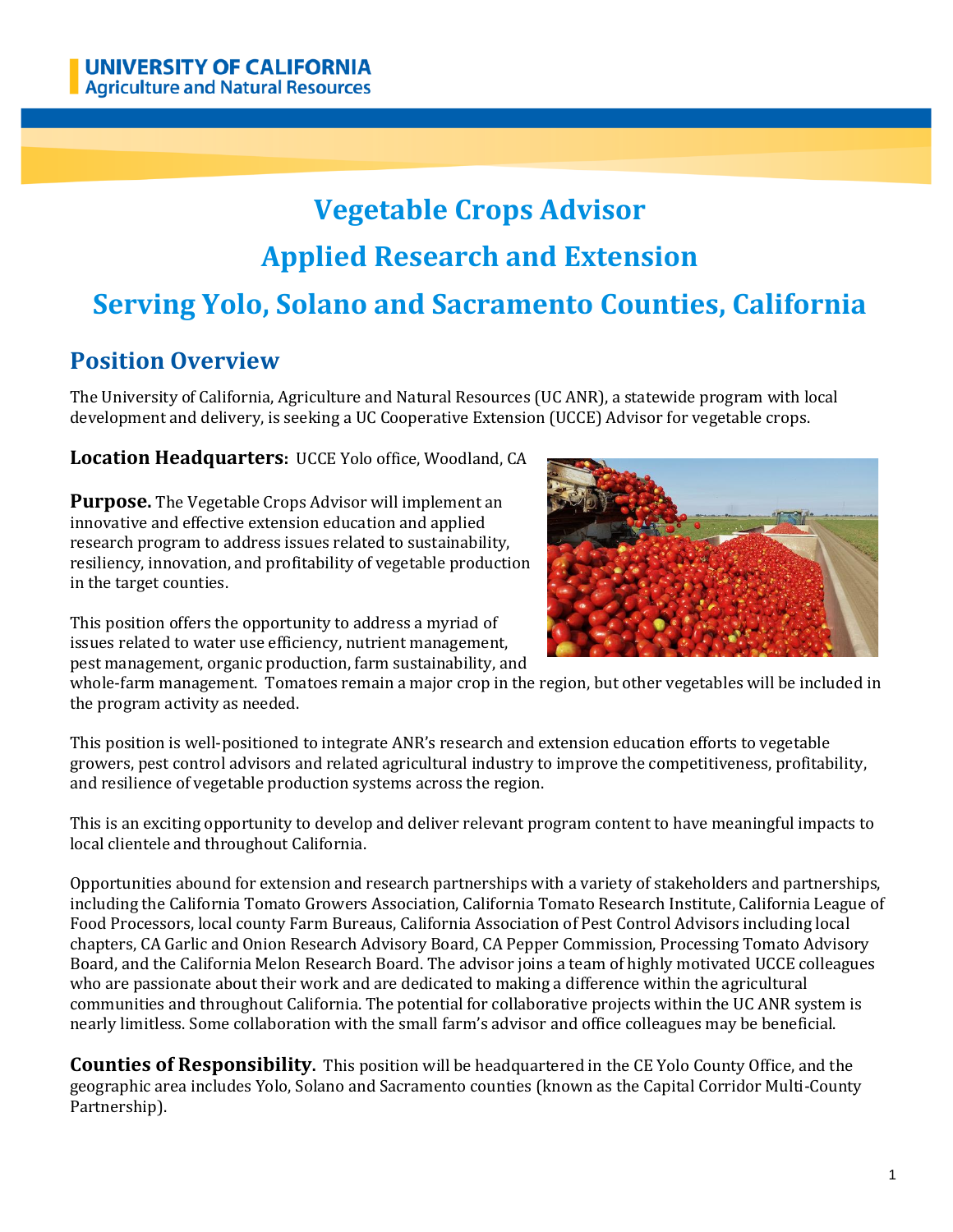**Reporting Relationship**: The CE Advisor serves under the administrative guidance of the University of California Cooperative Extension Capitol Corridor County Director.

# **Qualifications and Skills Required**

#### **Required Qualifications**

**Education:** A minimum of a Master's degree in horticulture, plant physiology, crop science, agronomy or related field is required at the time of appointment.

#### **Additional Requirements**

- Valid California driver's license.
- Expectation to be available to work onsite on any UCCE workday
- The ability to work with clientele across a wide range of socio-economic classes and ethnicities is essential.
- The CE Advisor must possess or obtain a Qualified Pesticide Applicator Certificate (QAC) or License (QAL) prior to applying or supervising the application of any pesticide.

#### **Desired Experience**

- Vegetable crop experience and a demonstrated understanding of soil science, nutrient and pest management, and irrigation.
- Passion and desire to pursue a career in UC Cooperative Extension
- Experience in building partnerships and with multidisciplinary teams
- Experience in field trial design, data collection, and analysis
- Demonstrated ability to effectively plan projects, work independently, participate in a team, manage teams and implement applied research, extension, and outreach program, including setting measurable goals and objectives including reporting results to the local clientele audience.
- Organic production for large-scale commercial producers may become more important in the near future.
- Spanish language proficiency is desirable.

#### **Skills Required**

To be successful, the CE Advisor requires skills in the following area:

#### **Technical Competence and Impact**

The candidate should have an understanding of agricultural production and be able to design and implement a program that leads to positive changes and impact within the local vegetable crop clientele and beyond. The expectation is the advisor grows and evolves across their career to respond to changes in local clientele and industry needs.

#### **Communication**

Demonstrated excellence in written, oral, and interpersonal and information technology communication skills. Public speaking to stakeholders is a routine part of this position.

Demonstrated ability to extend complex information in a manner tailored to the audience in both written and oral formats.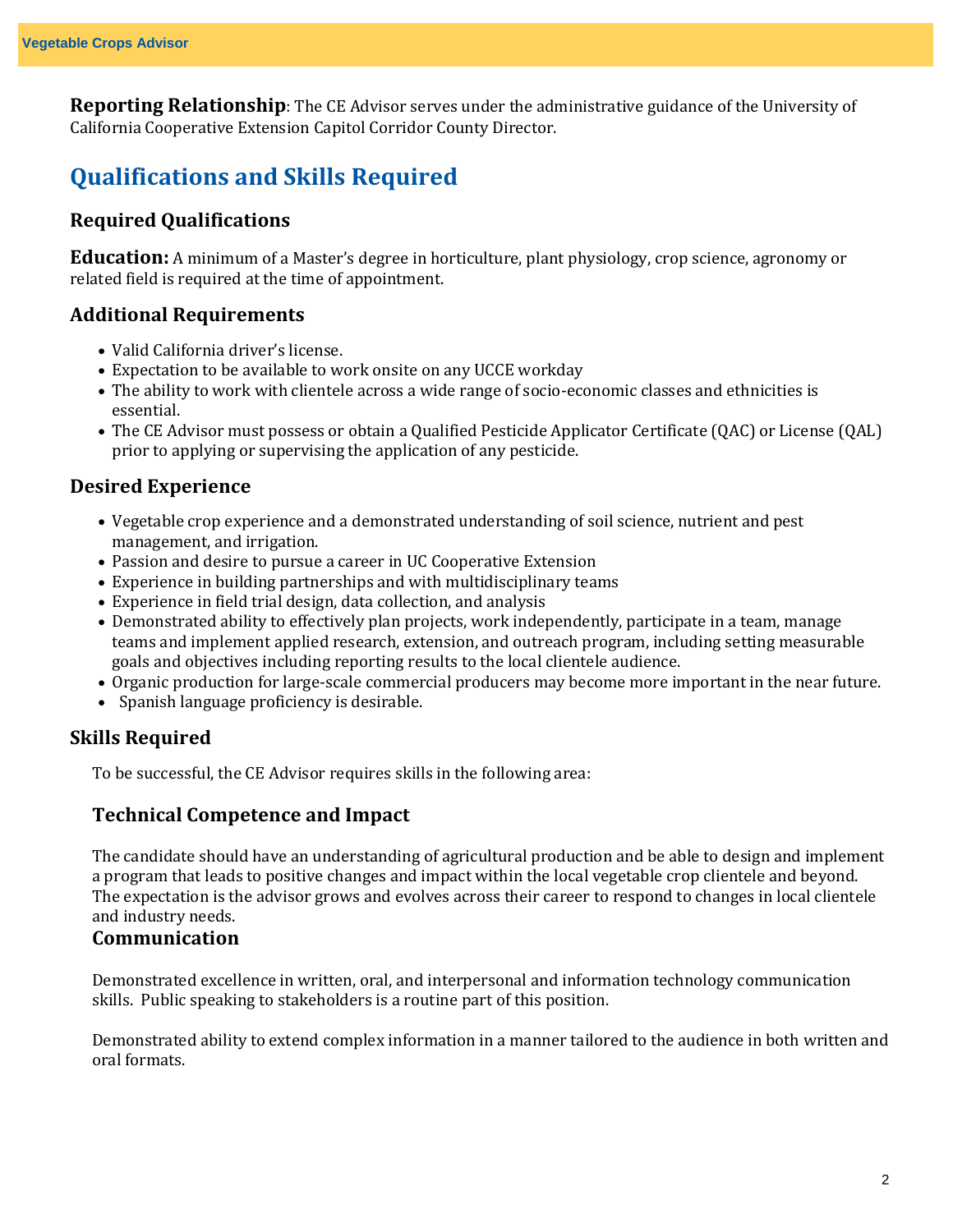#### **Collaboration, Teamwork and Flexibility**

Demonstrated ability to work collaboratively as a team member with cooperating growers, industry, University colleagues and other stakeholders while ability to often work independently is needed. Able to adapt as circumstances warrant.

Aware and willing to actively promote diversity, equity, and inclusion.

#### **Lifelong Learning**

Demonstrated commitment to ongoing self-improvement - both professionally and as a person. Ability to shift program focus as times and organizational needs change.

**Learn more about Skills and Areas of Programmatic Review** (including Professional Competence, University and Public Service and Affirmative Action and DEI) at: <https://ucanr.edu/sites/anrstaff/files/319460.pdf>

### **About UC ANR**

The University of California, Division of Agriculture and Natural Resources (UC ANR) consists of a network of scientists and educators working in partnership across California. We are committed to developing and supporting practical, science-based solutions that contribute to healthy food systems, healthy environments, healthy communities, and healthy Californians. UC ANR administers UC Cooperative Extension (UCCE), which is responsible for program development and delivery in the counties throughout the state of California.

#### **Learn more about**

- UC ANR a[t https://UCANR.edu](https://ucanr.edu/)
- UC ANR in counties: [https://ucanr.edu/sites/ucanr/County\\_Offices/](https://ucanr.edu/sites/ucanr/County_Offices/)
- Our Strategic Initiative[s http://ucanr.edu/sites/StrategicInitiatives/](http://ucanr.edu/sites/StrategicInitiatives/)
- Our Public Value statements at [https://ucanr.edu/sites/anrstaff/Divisionwide\\_Planning/UC\\_ANR\\_Public\\_Values/](https://ucanr.edu/sites/anrstaff/Divisionwide_Planning/UC_ANR_Public_Values/)
- DEI: Further to the above, advisors are expected to share and exhibit UC ANR's commitment to Diversity, Equity and Inclusion [https://ucanr.edu/sites/Professional\\_Development/Office\\_-](https://ucanr.edu/sites/Professional_Development/Office_-_Team_Management/Diversity_Equity_Inclusion_Belonging/) [\\_Team\\_Management/Diversity\\_Equity\\_Inclusion\\_Belonging/](https://ucanr.edu/sites/Professional_Development/Office_-_Team_Management/Diversity_Equity_Inclusion_Belonging/)
- Affirmative Action: Further to the above, advisors are expected to share and exhibit UC ANR's commitment to affirmative action. Learn more of UC ANR Affirmative Action policy: [http://ucanr.edu/sites/anrstaff/Diversity/Affirmative\\_Action/](http://ucanr.edu/sites/anrstaff/Diversity/Affirmative_Action/)
- The University of California Agriculture and Natural Resources is committed to attracting and retaining a diverse workforce and will honor your experiences, perspectives and unique identity. We encourage applications from members of historically underrepresented racial/ethnic groups, women, individuals with disabilities, veterans, LGBTQ+ community members, and others who demonstrate the ability to help us create and maintain working and learning environments that are inclusive, equitable and welcoming.

# **Salary & Benefits**

**Salary**: The beginning salary will be in the Cooperative Extension Assistant Advisor Rank and commensurate with applicable experience and professional qualifications. For information regarding